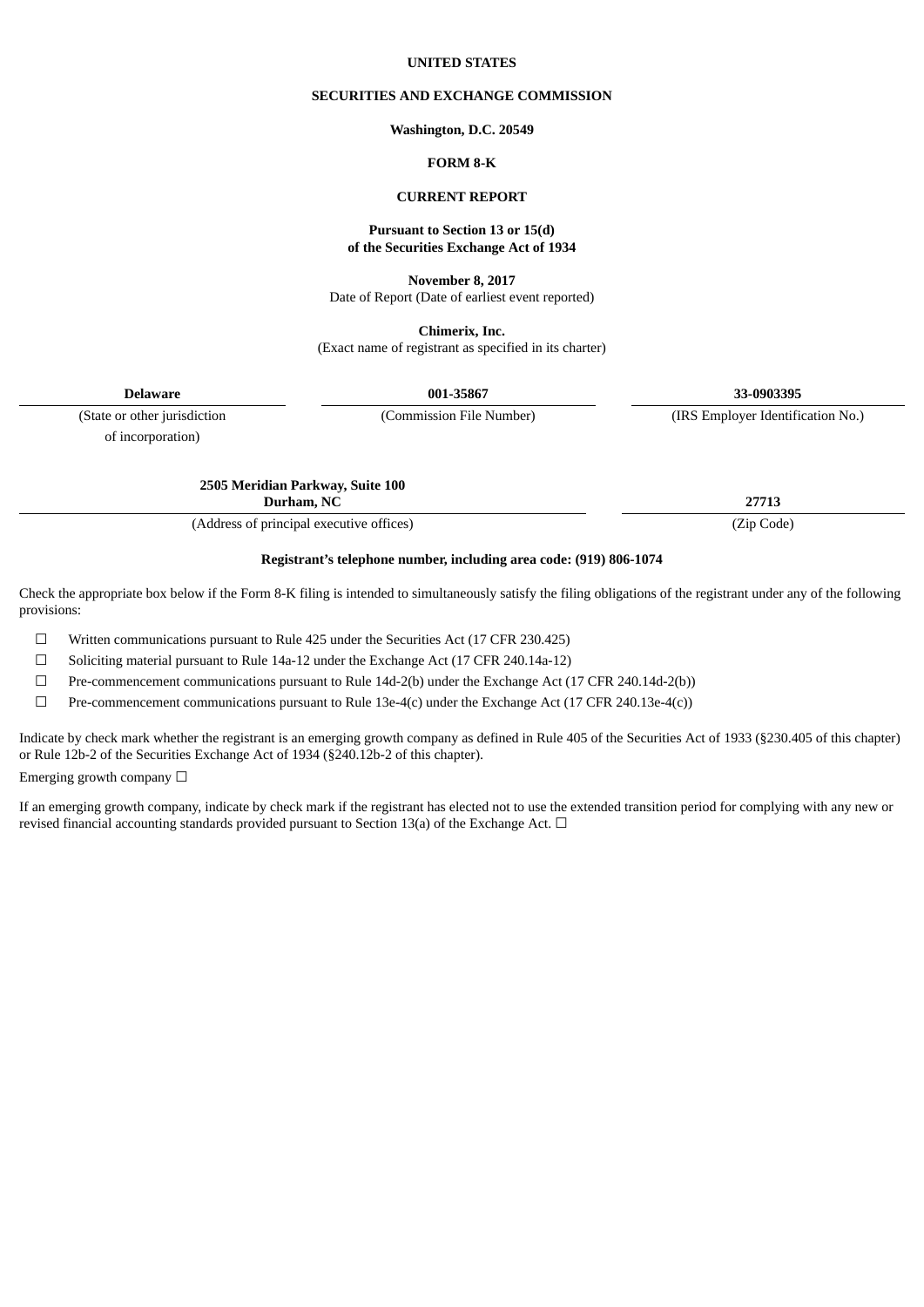## **Item 2.02 Results of Operations and Financial Condition.**

On November 8, 2017, we announced our financial results for the third quarter ended September 30, 2017 in the press release attached hereto as Exhibit 99.1 and incorporated herein by reference.

The information in this Item 2.02 and the attached Exhibit 99.1 is being furnished and shall not be deemed "filed" for the purposes of Section 18 of the Securities Exchange Act of 1934, as amended, or otherwise subject to the liabilities of that Section. The information in this Item 2.02 and the attached Exhibit 99.1 shall not be incorporated by reference into any registration statement or other document pursuant to the Securities Act of 1933, as amended.

#### **Item 9.01 Financial Statements and Exhibits.**

#### (d)Exhibits

| Exhibit No. | Description                                             |
|-------------|---------------------------------------------------------|
| 99.1        | Press Release of Chimerix, Inc. dated November 8, 2017. |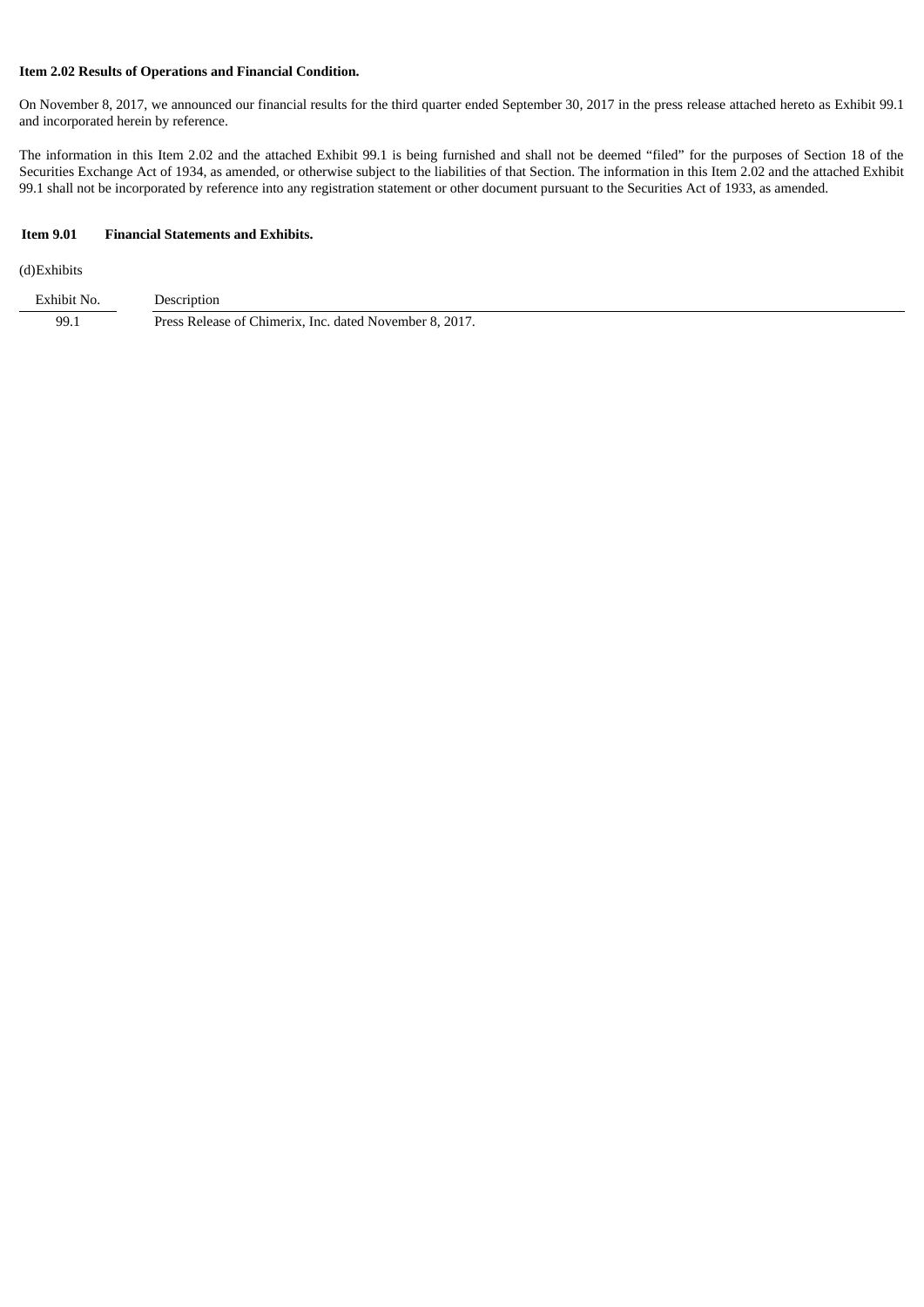## **SIGNATURES**

Pursuant to the requirements of the Securities Exchange Act of 1934, the Registrant has duly caused this report to be signed on its behalf by the undersigned hereunto duly authorized.

# **Chimerix, Inc.**

Dated: November 8, 2017

By: /s/ Timothy W. Trost

Timothy W. Trost Senior Vice President, Chief Financial Officer and Corporate Secretary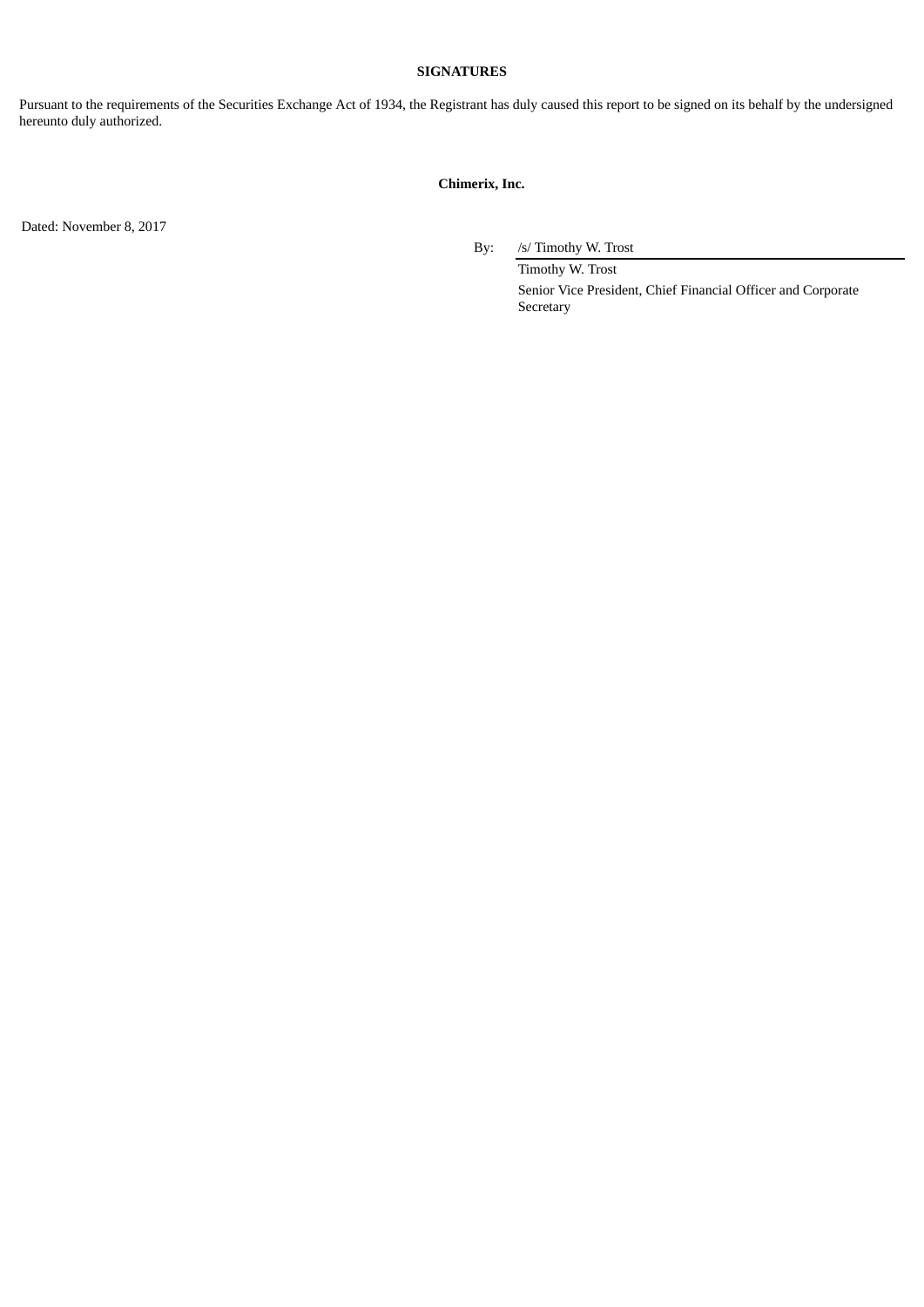# **INDEX TO EXHIBITS**

Exhibit No. Description 99.1 Press Release of Chimerix, Inc. dated [November](#page-4-0) 8, 2017.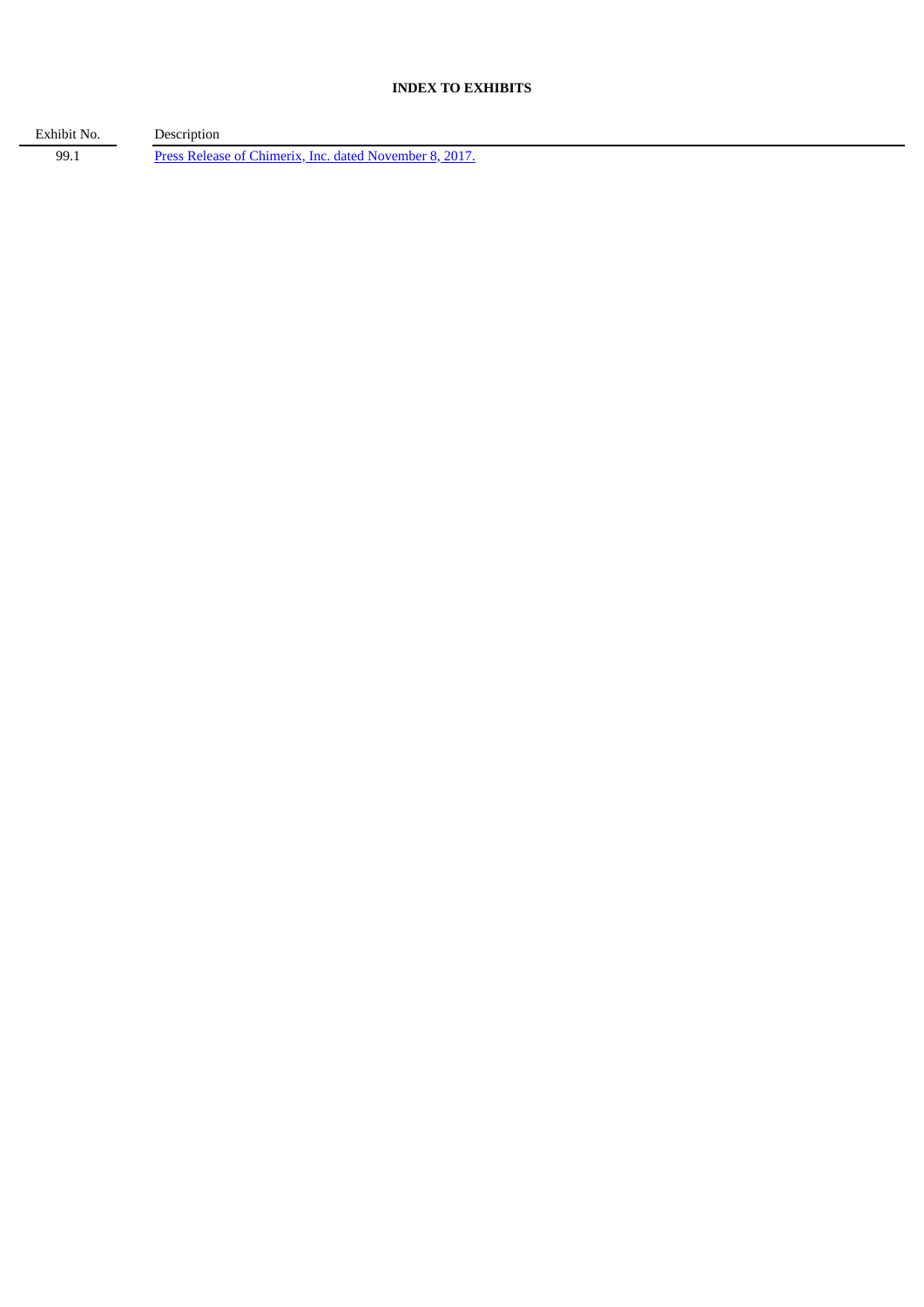<span id="page-4-0"></span>

## **Chimerix Announces Third Quarter 2017 Financial Results**

*- Conference Call at 8:30 a.m. ET Today -*

DURHAM, N.C., November 8, 2017 -- Chimerix (NASDAQ:CMRX), a biopharmaceutical company developing novel antivirals to address unmet medical needs, today reported financial results and provided a corporate update for the third quarter ended September 30, 2017.

"We have made important progress throughout 2017 and continue to prepare for value-creating events in 2018 and beyond. Recently, we strengthened our executive team with the addition of Dr. Heather Knight-Trent, who is leading our Regulatory Affairs group during this critical time period in oral and intravenous brincidofovir's clinical development," said M. Michelle Berrey, MD, MPH, President and Chief Executive Officer of Chimerix.

"Our financial position remains strong, providing the capital to advance our clinical programs. We are preparing to launch the AdAPT trial of short-course oral brincidofovir for the treatment of adenovirus infection, which will be enrolling in the US and Europe. In early 2018 we will be reporting data from our multiple ascending dose study of IV brincidofovir, and plan to be progressing IV brincidofovir in patient studies. We are also looking forward to our first-in-human study of CMX521, a nucleoside analog identified from our proprietary chemical library, for the prevention and treatment of norovirus," continued Dr. Berrey. "We are confident that the learnings from 2017 will serve as a strong foundation for a data-rich 2018."

## **Recent Highlights and Program Updates:**

# **Appointed Heather Knight-Trent, PharmD, as Vice President of Regulatory Affairs**

In September, Chimerix announced the appointment of Heather Knight-Trent, PharmD, as Vice President of Regulatory Affairs. Dr. Knight-Trent brings more than 15 years of pharmaceutical regulatory experience to Chimerix and will be responsible for managing all U.S. and global regulatory matters for the Company, including strategy, filings and interactions with regulatory authorities.

## **Program Updates**

The Company continues to work towards the initiation in the US and Europe of AdAPT (Adenovirus after Allogeneic Pediatric Transplantation, previously referred to as "Study 999") and expects to begin screening in AdAPT with short-course oral brincidofovir (BCV) by year-end.

Chimerix expects to report data from the multiple ascending dose (MAD) study of intravenous (IV) BCV in healthy subjects in early 2018. This study is designed to evaluate the safety, tolerability and pharmacokinetics associated with multiple doses of IV BCV given once or twice weekly in healthy subjects. Data from this study will inform the continued development of this new formulation. The Phase 2 study of IV BCV in adult transplant recipients is on-track to begin in early 2018.

Development of BCV as a potential countermeasure for smallpox continues in collaboration with the Biomedical Advanced Research and Development Authority (BARDA). The Company is in the process of seeking clarification and is committed to working with the FDA and BARDA to gain agreement on next steps toward the approval of brincidofovir for smallpox.

Later this year, Chimerix intends to initiate a first-time-in-human study (FTIH) of CMX521, a nucleoside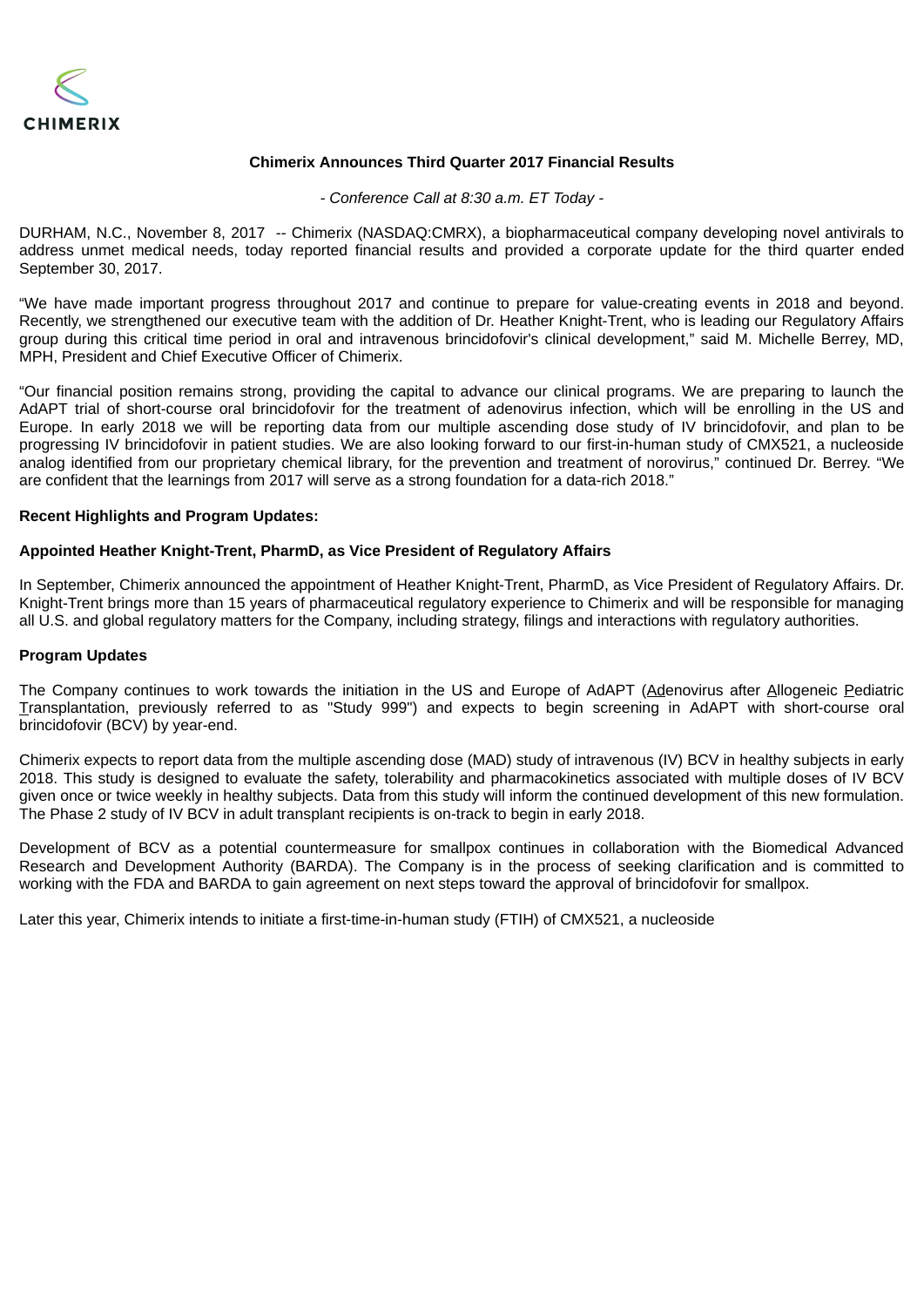analog identified from the Chimerix Chemical Library. Development is intended to include both the prevention and treatment of norovirus. CMX521 targets the norovirus polymerase, a part of the virus that is common to all strains and is required for viral replication. As such, CMX521 is expected to be active against the multiple genetically diverse norovirus strains that are resulting in outbreaks and missed workdays, and which cause chronic infection in the growing number of immunocompromised patients.

# **Third Quarter 2017 Financial Results**

Chimerix reported a net loss of \$17.3 million, or \$0.37 per basic and diluted share, for the third quarter of 2017. During the same period in 2016, Chimerix recorded a net loss of \$17.0 million, or \$0.37 per basic and diluted share.

Revenues for the third quarter of 2017 increased to \$0.9 million, compared to \$0.7 million for the same period in 2016.

Research and development expenses remained unchanged at \$12.2 million for the three month period ended September 30, 2017 and for the same period in 2016.

General and administrative expenses increased to \$6.7 million for the third quarter of 2017, compared to \$5.8 million for the same period in 2016.

Loss from operations was \$17.9 million for the third quarter of 2017, compared to a loss from operations of \$17.4 million for the same period in 2016.

Chimerix's balance sheet at September 30, 2017 included \$240.6 million of capital available to fund operations, no debt, and approximately 47.1 million outstanding shares of common stock.

# **Today's Conference Call and Webcast**

Chimerix will host a conference call and live audio webcast to discuss third quarter 2017 financial results and provide a business update today at 8:30 a.m. ET. To access the live conference call, please dial 877-354-4056 (domestic) or 678-809-1043 (international) at least five minutes prior to the start time and refer to conference ID 6298948.

A live audio webcast of the call will also be available on the Investors' section of Chimerix's website, www.chimerix.com. An archived webcast will be available on the Chimerix website approximately two hours after the event.

## **About Chimerix**

Chimerix is a biopharmaceutical company dedicated to discovering, developing and commercializing medicines that improve outcomes for immunocompromised patients. Chimerix's proprietary lipid conjugate technology and compound library have produced brincidofovir (BCV, CMX001); CMX157, which was licensed to ContraVir Pharmaceuticals; and a new clinical candidate, CMX521, for the treatment and prevention of norovirus. For further information, please visit Chimerix's website, www.chimerix.com.

# **About Brincidofovir**

Chimerix's lead product candidate, brincidofovir, is a nucleotide analog that has antiviral activity against all five families of DNA viruses that affect humans, including the herpesviruses and adenoviruses. Brincidofovir has a high barrier to resistance, no myelosuppression and a low risk of nephrotoxicity. Brincidofovir has received Fast Track designation from the FDA for adenovirus, CMV and smallpox. Brincidofovir has also received Orphan Medicinal Product Designation from the European Commission for the treatment of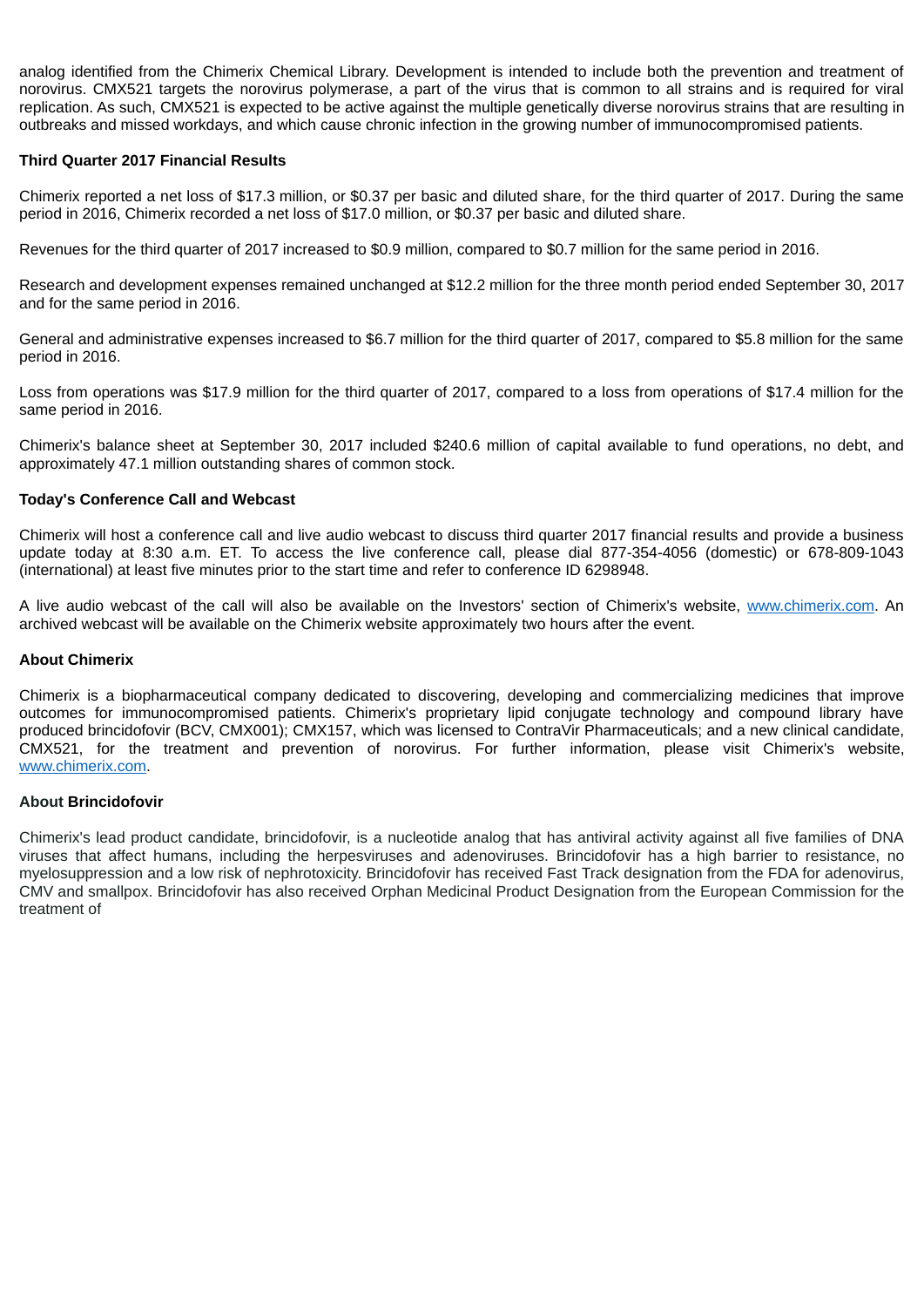adenovirus, for the prevention of CMV disease, and for the treatment of smallpox.

## **Forward-Looking Statements**

This press release includes forward-looking statements within the meaning of the Private Securities Litigation Reform Act of 1995 that are subject to risks, uncertainties and other factors, including the possibility that there may not be a viable continued development path for brincidofovir, that FDA and other regulatory authorities may not approve brincidofovir or brincidofovir-based regimens, and that marketing approvals, if granted, may have significant limitations on their use. As a result, brincidofovir may never be successfully commercialized. In addition, Chimerix may be unable to file for regulatory approval for brincidofovir with other regulatory authorities. These risks, uncertainties and other factors could cause actual results to differ materially from those expressed or implied by such forward-looking statements. Risks are described more fully in the Company's filings with the Securities and Exchange Commission, including without limitation the Company's most recent Quarterly Report on Form 10-Q and other documents subsequently filed with or furnished to the Securities and Exchange Commission. All forward-looking statements contained in this press release speak only as of the date on which they were made. The Company undertakes no obligation to update such statements to reflect events that occur or circumstances that exist after the date on which they were made.

**CONTACT:** Investor Relations: ir@chimerix.com or Will O'Connor Stern Investor Relations Will@sternir.com 212-362-1200

Media: Marissa Mullane-Hanify W2O Group mmullane@w2ogroup.com 617-337-4159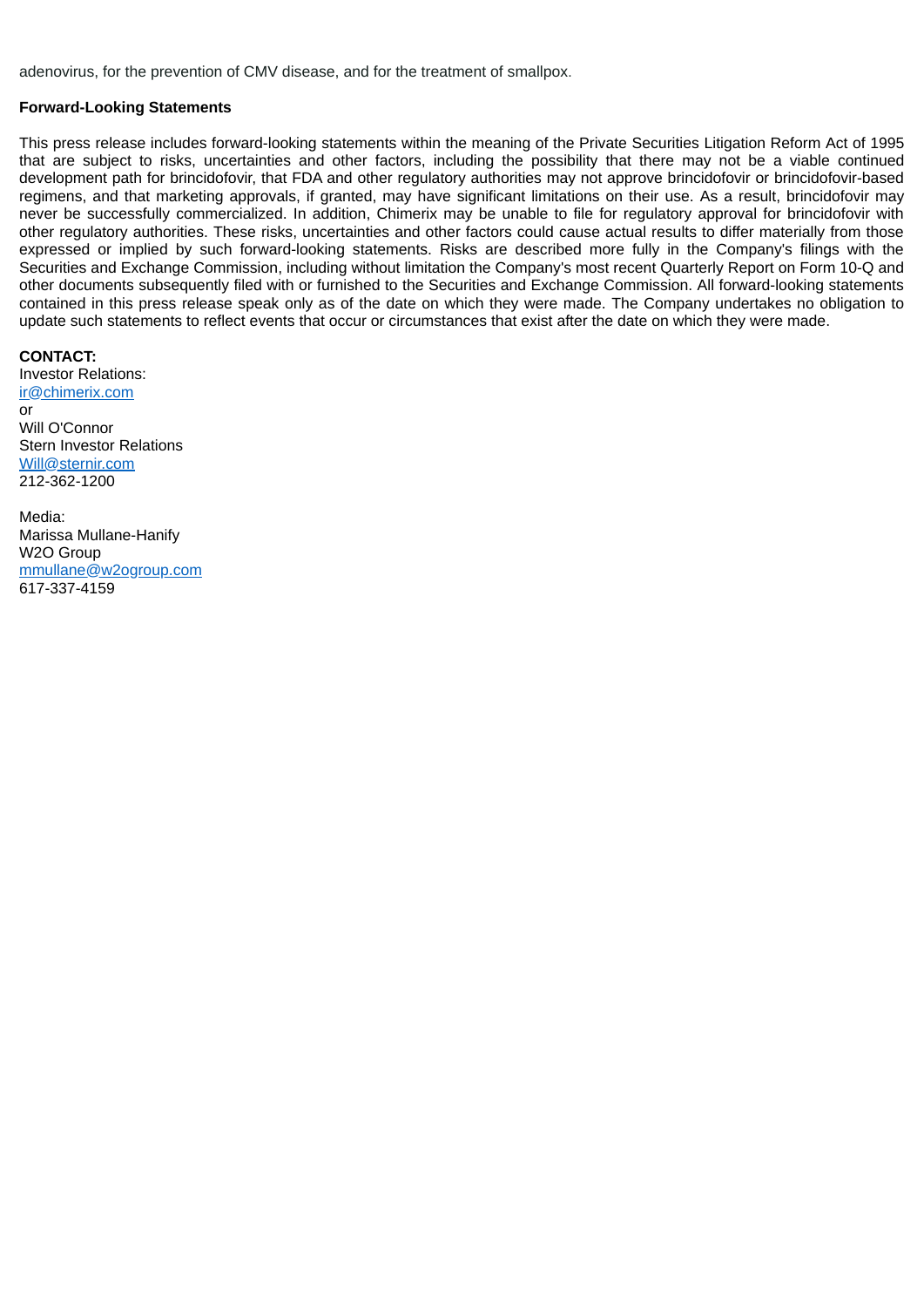## **CHIMERIX, INC. CONSOLIDATED BALANCE SHEETS (in thousands, except share and per share data) (unaudited)**

|                                                                                                                                                                                                     |    | September 30,<br>2017 |                | December 31,<br>2016 |  |
|-----------------------------------------------------------------------------------------------------------------------------------------------------------------------------------------------------|----|-----------------------|----------------|----------------------|--|
| <b>ASSETS</b>                                                                                                                                                                                       |    |                       |                |                      |  |
| Current assets:                                                                                                                                                                                     |    |                       |                |                      |  |
| Cash and cash equivalents                                                                                                                                                                           | \$ | 18,173                | \$             | 51,463               |  |
| Short-term investments, available-for-sale                                                                                                                                                          |    | 131,547               |                | 180,558              |  |
| Accounts receivable                                                                                                                                                                                 |    | 270                   |                | 1,599                |  |
| Prepaid expenses and other current assets                                                                                                                                                           |    | 2,600                 |                | 2,845                |  |
| Total current assets                                                                                                                                                                                |    | 152,590               |                | 236,465              |  |
| Long-term investments                                                                                                                                                                               |    | 91,419                |                | 47,407               |  |
| Property and equipment, net of accumulated depreciation                                                                                                                                             |    | 2,044                 |                | 2,843                |  |
| Other long-term assets                                                                                                                                                                              |    | 32                    |                | 55                   |  |
| <b>Total assets</b>                                                                                                                                                                                 | \$ | 246,085               | \$             | 286,770              |  |
|                                                                                                                                                                                                     |    |                       |                |                      |  |
| <b>LIABILITIES AND STOCKHOLDERS' EQUITY</b>                                                                                                                                                         |    |                       |                |                      |  |
| Current liabilities:                                                                                                                                                                                |    |                       |                |                      |  |
| Accounts payable                                                                                                                                                                                    | \$ | 1,571                 | $\mathfrak{s}$ | 3,890                |  |
| <b>Accrued liabilities</b>                                                                                                                                                                          |    | 7,416                 |                | 6,215                |  |
| Total current liabilities                                                                                                                                                                           |    | 8,987                 |                | 10,105               |  |
| Lease-related obligations                                                                                                                                                                           |    | 199                   |                | 441                  |  |
| <b>Total liabilities</b>                                                                                                                                                                            |    | 9,186                 |                | 10,546               |  |
|                                                                                                                                                                                                     |    |                       |                |                      |  |
| Stockholders' equity:                                                                                                                                                                               |    |                       |                |                      |  |
| Preferred stock, \$0.001 par value, 10,000,000 shares authorized at September 30,<br>2017 and December 31, 2016; no shares issued and outstanding as of September 30,<br>2017 and December 31, 2016 |    |                       |                |                      |  |
| Common stock, \$0.001 par value, 200,000,000 shares authorized at September 30,<br>2017 and December 31, 2016; 47,127,732 and 46,522,475 shares issued and                                          |    |                       |                |                      |  |
| outstanding as of September 30, 2017 and December 31, 2016, respectively                                                                                                                            |    | 47                    |                | 46                   |  |
| Additional paid-in capital                                                                                                                                                                          |    | 705,883               |                | 692,422              |  |
| Accumulated other comprehensive loss, net                                                                                                                                                           |    | (1,481)               |                | (440)                |  |
| Accumulated deficit                                                                                                                                                                                 |    | (467, 550)            |                | (415, 804)           |  |
| Total stockholders' equity                                                                                                                                                                          |    | 236,899               |                | 276,224              |  |
| Total liabilities and stockholders' equity                                                                                                                                                          | \$ | 246,085               | \$             | 286,770              |  |